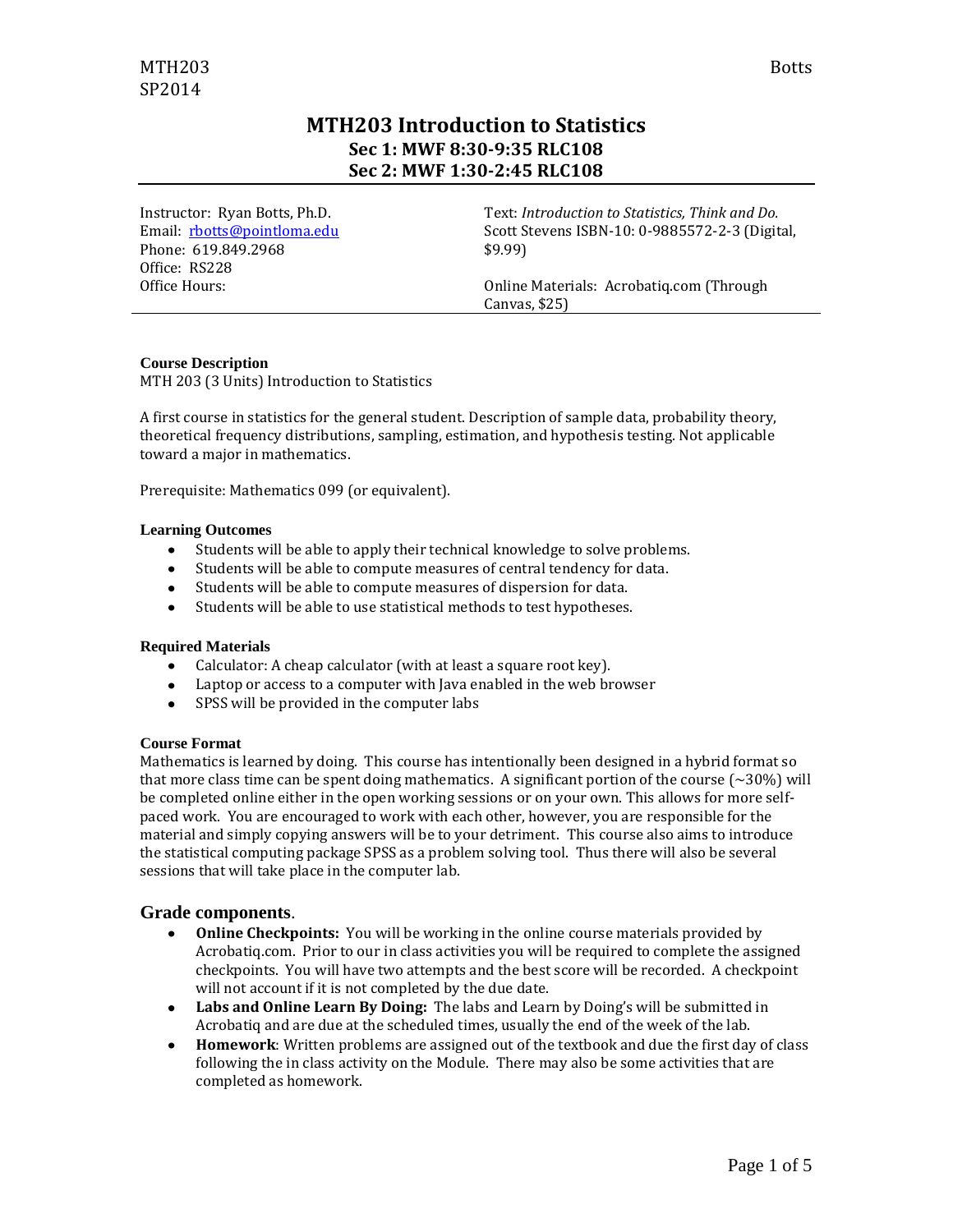Collected assignments must be prepared in a style suitable for grading. The following guidelines are used to determine credit:

- o the organization must be easy to follow
- o the work must be legible
- $\circ$  complete solutions must be written for problems (not just answers); answers must be clearly marked
- o use complete sentences to answer questions
- $\bullet$ **Examinations and the Final Examination**. Examinations and the Final Examination will include problems and questions over material assigned in the text, readings and handouts, as well as material presented in class. No examination shall be missed without prior consent or a well documented emergency beyond your control. A score of zero will be assigned for an examination that is missed without prior consent or a well documented emergency beyond your control.

The examination schedule is included in the daily schedule. This instructor does not intend to accept excuses such as poor communication with parents, benefactors, surf team sponsors and/or travel agents.

| <b>Grading Distribution</b>  | <b>Percent</b> |
|------------------------------|----------------|
| Two Examinations at 20% each | 40             |
| Final Exam                   | 25             |
| Labs                         | 15             |
| Homework (text exercises)    | 10             |
| <b>Online Assignments</b>    | 10             |
| Total                        | 100            |

#### **Grading scale**

Grades are based on the number of points accumulated throughout the course with the following exception. A student must pass at least one of Exam 1, Exam 2, or the Final Exam in order to pass the class. That is, a score of 60% must be achieved on one of the Exams, or else the final grade will be an F regardless of other point totals. Approximate minimal percentages required to obtain a given grade are:

| <b>Grading Scale in percentages</b> | A |                                                                                                                                     |  |
|-------------------------------------|---|-------------------------------------------------------------------------------------------------------------------------------------|--|
| $\ddot{}$                           |   | $\left  \begin{array}{cc} (87.5, 90) \end{array} \right $ $(77.5, 80)$ $\left  \begin{array}{cc} (67.5, 70) \end{array} \right $    |  |
|                                     |   | $\ $ [92.5, 100] $\ $ [82.5, 87.5] $\ $ [72.5, 77.5] $\ $ [62.5, 67.5]                                                              |  |
| $\overline{\phantom{0}}$            |   | $\begin{array}{ c c c c c c c c c } \hline \end{array}$ [80, 82.5) $\begin{array}{ c c c c c c c c } \hline \end{array}$ [60, 62.5] |  |

#### **Attendance Policy**

After you miss the equivalent of 10% of the classes and labs, you will be warned of impending deenrollment. If you miss the equivalent of 20% of the classes, you may be de-enrolled or given a course grade of "F" for the semester. Tardiness may result in being marked absent.

Attendance is expected at each class section. In the event of an absence you are responsible for the material covered in class and the assignments given that day. See the Point Loma Nazarene University Catalog for a statement of the university's policy with respect to attendance:

Regular and punctual attendance at all classes in which a student is registered is considered essential to optimum academic achievement. Therefore, regular attendance and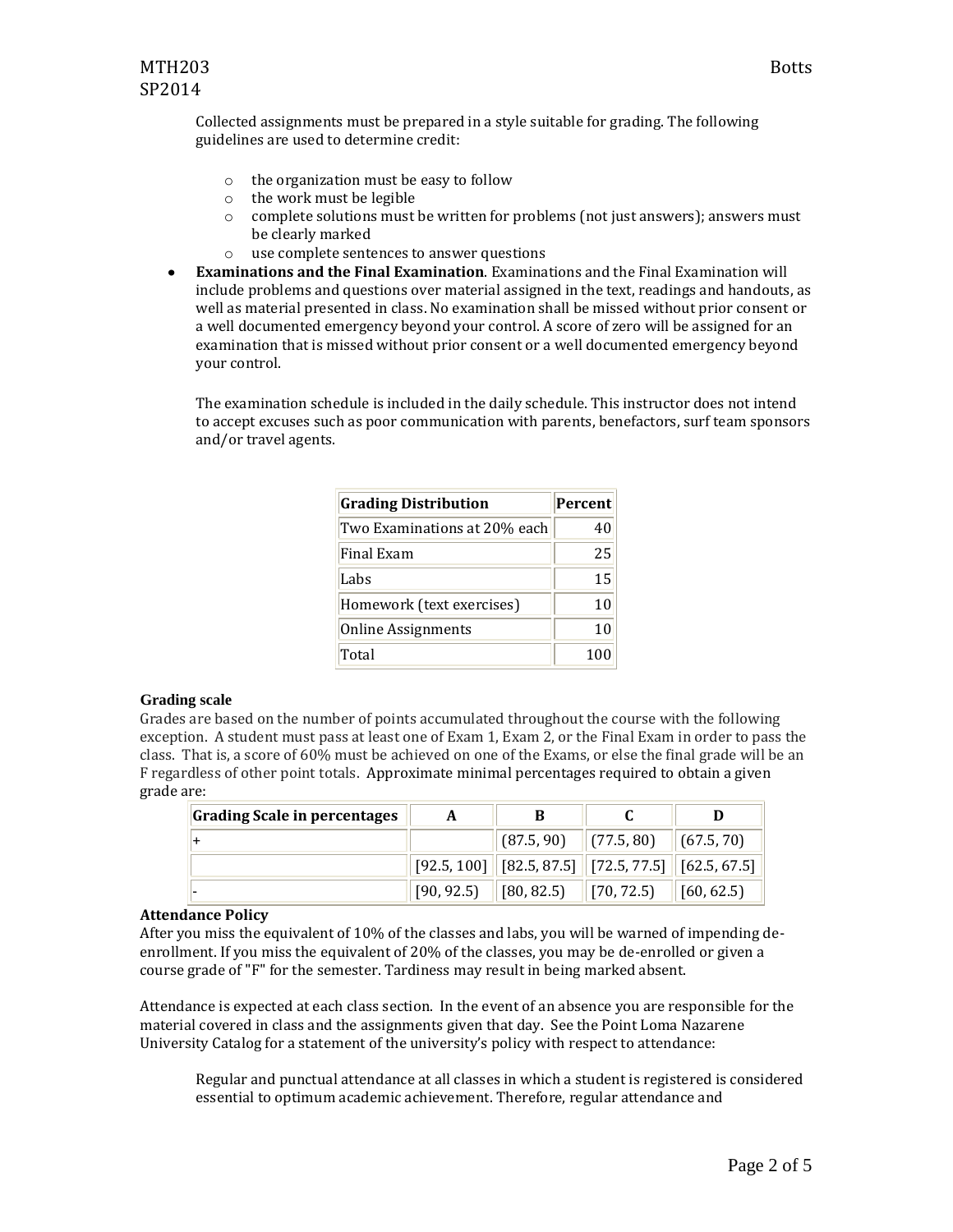participation in each course are minimal requirements to be met. There are no allowed or excused absences except when absences are necessitated by certain university-sponsored activities and are approved in writing by the Provost. Whenever the number of accumulated absences in a class, for any cause, exceeds ten percent of the total number of class meetings, the faculty member has the option of filing a written report to the Vice Provost for Academic Administration which may result in de-enrollment, pending any resolution of the excessive absences between the faculty member and the student. … If the date of de-enrollment is past the last date to withdraw from a class, the student will be assigned a grade of W or WF (no grade). There are no refunds for courses where a de-enrollment was processed. (See the Catalog for full text)

#### **Class Enrollment**

It is the student's responsibility to maintain his/her class schedule. Should the need arise to drop this course (personal emergencies, poor performance, etc.), the student has the responsibility to follow through (provided the drop date meets the stated calendar deadline established by the university), not the instructor. Simply ceasing to attend this course or failing to follow through to arrange for a change of registration (drop/add) may easily result in a grade of F on the official transcript.

#### **Classroom Attire**

All students are expected to dress in ways that make the classroom a place where all students are comfortable and can work efficiently. Distracting attire is not permitted in the classroom. For example, attire associated with the "rush" activities of fraternities and sororities simply causes too many distractions in the classroom. If you choose to "rush" one of the fraternities or sororities, please make sure the "rush" officials know that "rush" attire will not be allowed in this classroom.

#### **Academic Accommodations**

While all students are expected to meet the minimum standards for completion of this course as established by the instructor, students with disabilities may require academic accommodations. At Point Loma Nazarene University, students requesting academic accommodations must file documentation during the first two weeks of the semester with the Disability Resource Center (DRC), located in the Bond Academic Center. Once the student files the documentation, the Disability Resource Center will contact the student's instructors and provide written recommendations for reasonable and appropriate accommodations to meet the individual needs of the student. This policy assists the University in its commitment to full compliance with Section 504 of the Rehabilitation Act of 1973, and the Americans with Disabilities Act of 1990 (ADA), and ADA amendments Act of 2008, all of which prohibit discrimination against students with disabilities and guarantees all qualified students equal access to and benefits of PLNU programs and activities.

Students in need of academic accommodations as defined by the laws listed above, must discuss options with the professor within the first two weeks of class, and must complete the documentation process with the DRC within the first four weeks of class.

#### **Academic Honesty**

The Point Loma Nazarene University community holds the highest standards of honesty and integrity in all aspects of university life. Academic honesty and integrity are strong values among faculty and students alike. Any violation of the university's commitment is a serious affront to the very nature of Point Loma's mission and purpose.

Academic dishonesty is the act of presenting information, ideas, and/or concepts as one's own when in reality they are the results of another person's creativity and effort. Such acts include plagiarism, copying of class assignments, and copying or other fraudulent behavior on examinations. For more details on PLNU's policy go to:

[http://www.pointloma.edu/experience/academics/catalogs/undergraduate-catalog/point-loma](http://www.pointloma.edu/experience/academics/catalogs/undergraduate-catalog/point-loma-education/academic-policies)[education/academic-policies](http://www.pointloma.edu/experience/academics/catalogs/undergraduate-catalog/point-loma-education/academic-policies)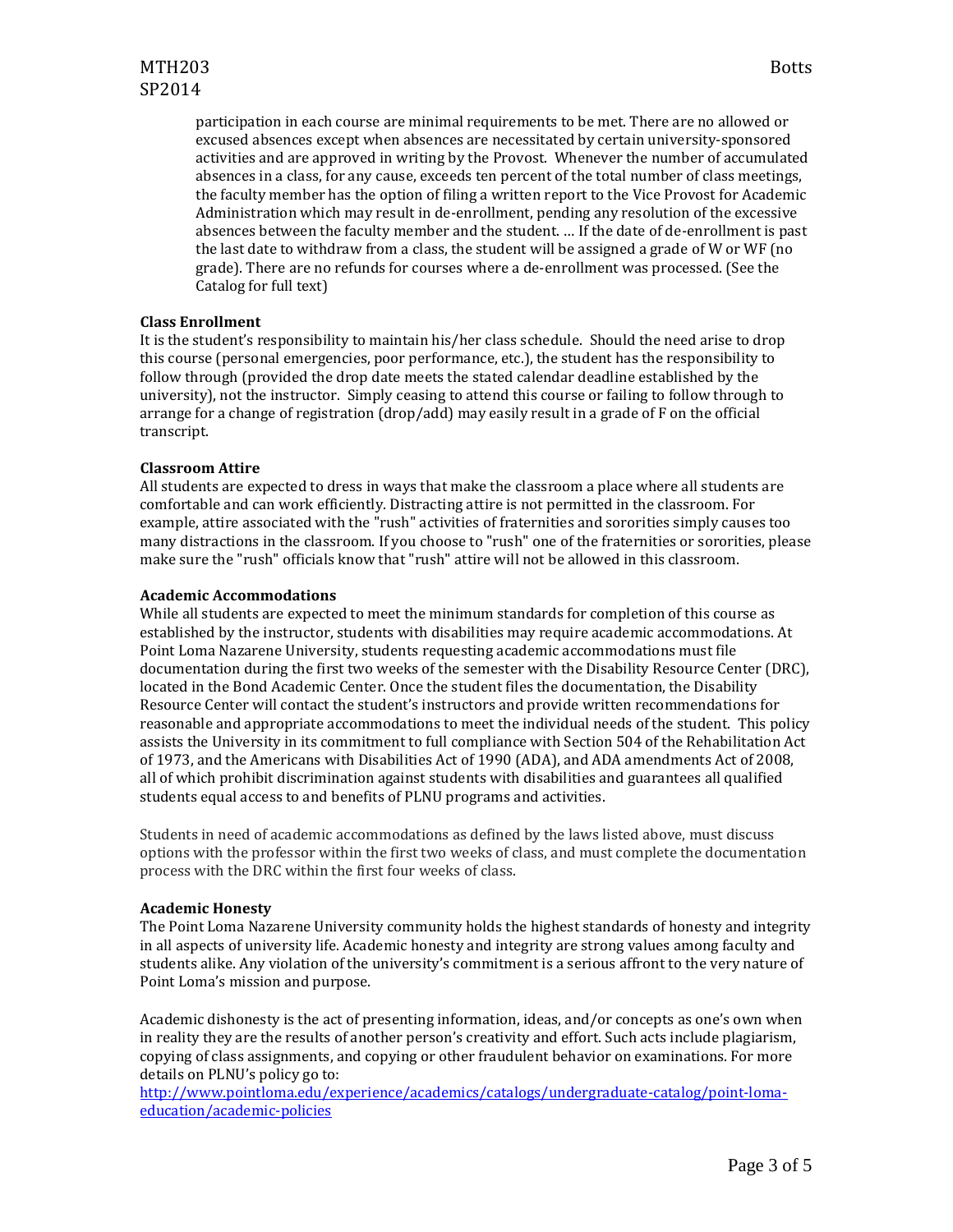# MTH203 Botts SP2014

A student who is caught cheating on any item of work will receive a zero on that item and may receive an "F" for the semester. See the PLNU Catalog for a further explanation of the PLNU procedures for academic dishonesty.

## **Final Exam: Date and Time**

The final exam date and time is set by the university at the beginning of the semester and may not be changed by the instructor. Only in the case that a student is required to take three exams during the same day of finals week is an instructor authorized to change the exam date and time for that particular student.

# **The Final Exam is a Comprehensive Examination.**